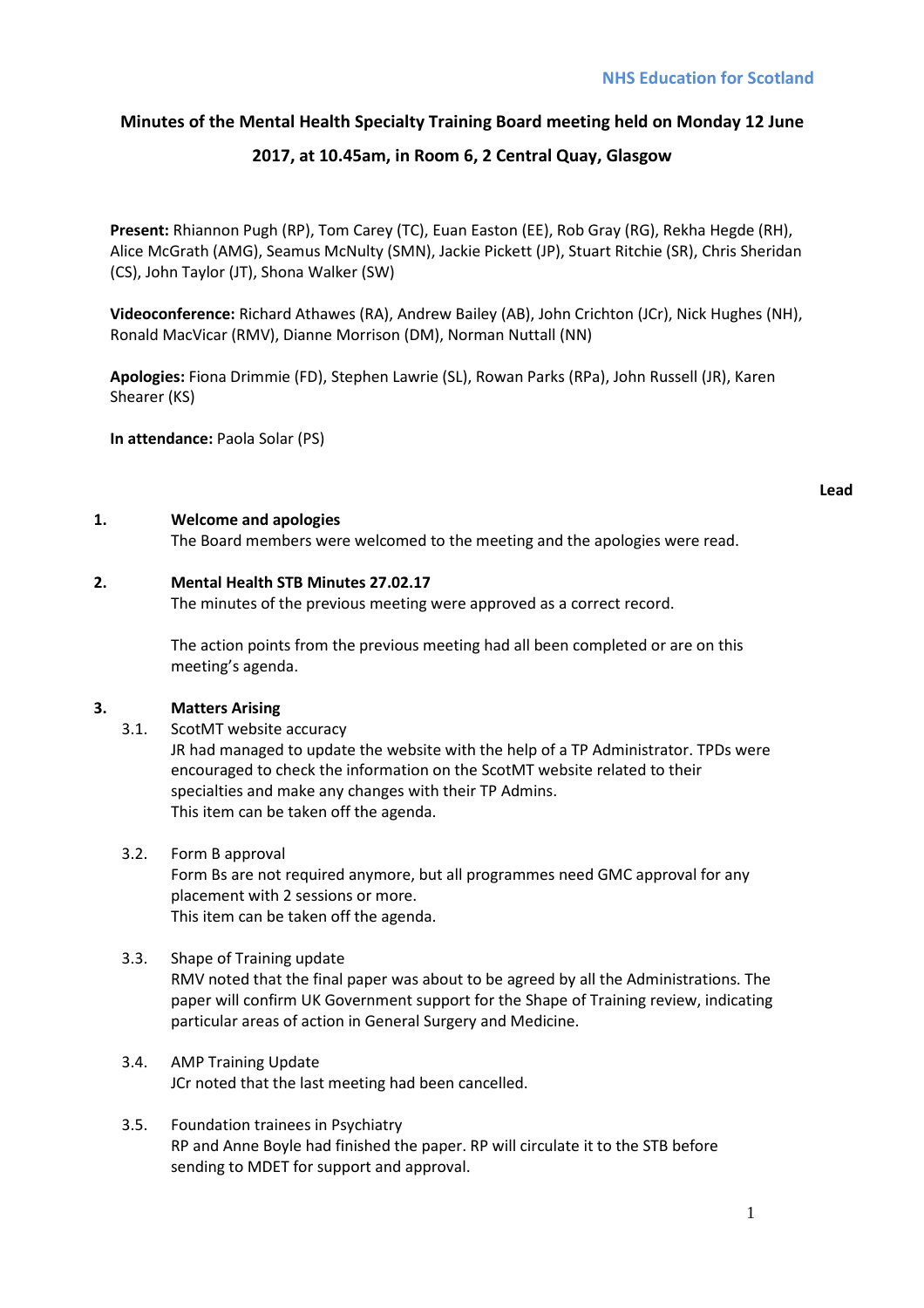**RP** 

- 3.6. Supervision guidance from NES As discussed below.
- 3.7. Level 1 Supervisor report

After a quick check around the table it was clear that there is variation in the supervisor reports requested by specialty and region. After a brief discussion the group agreed that trainees should be asked for a minimum of 1 report per 6 months. RP will feed this back to all National TPDs, TPDs in the South East, and would be grateful if the other Associate Deans could do the same in their regions.

**4. Recruitment** 

4.1. CT Recruitment

CT recruitment had gone relatively well, with 88% fill in Scotland, third highest in the UK.

4.2. ST Recruitment

There are no numbers for Scotland yet, but the UK average fill is 50%.

One dual OA/GAP post had been appointed very quickly in the North. The Board agreed that it might be worth considering creating dual posts, of GAP plus another specialty, in the North and other hard to fill areas as they appear to be popular posts.

AMG noted several trainees had resigned, including one from a SCREDS post. It was clarified that SCREDS posts can effectively do 60% clinical and 40% academic – consistent of 20% SCREDS and 20% old Academic.

Forensic Psychiatry recruitment had gone quite well, with the highest occupancy since the start of the programme.

4.3. International Medical Training Fellowship No update.

## 4.4. Medical Training numbers

The letter from Shirley Rogers at the Scottish Government had been distributed for information. It was understood that there will be no increase on Psychiatry numbers.

4.5. Improving Psychiatry's marketing

RP had contacted Luke Boyle, who had suggested another trainee for this work. William Reid and Anne Dickson had indicated that there could be some funding available to develop new marketing technologies. RH will take this work forward.

AMG noted that the College still does events for Medical students, and all the Medical Schools have Special Interest groups that also organise events every year.

JT suggested that it may be a good idea to feed into the Foundation trainees mailing, to disseminate information about Mental Health specialties events.

There are various things happening to market Psychiatry in Scotland but the various initiatives need to be joined up. RH will liaise with JCr and the College to do this.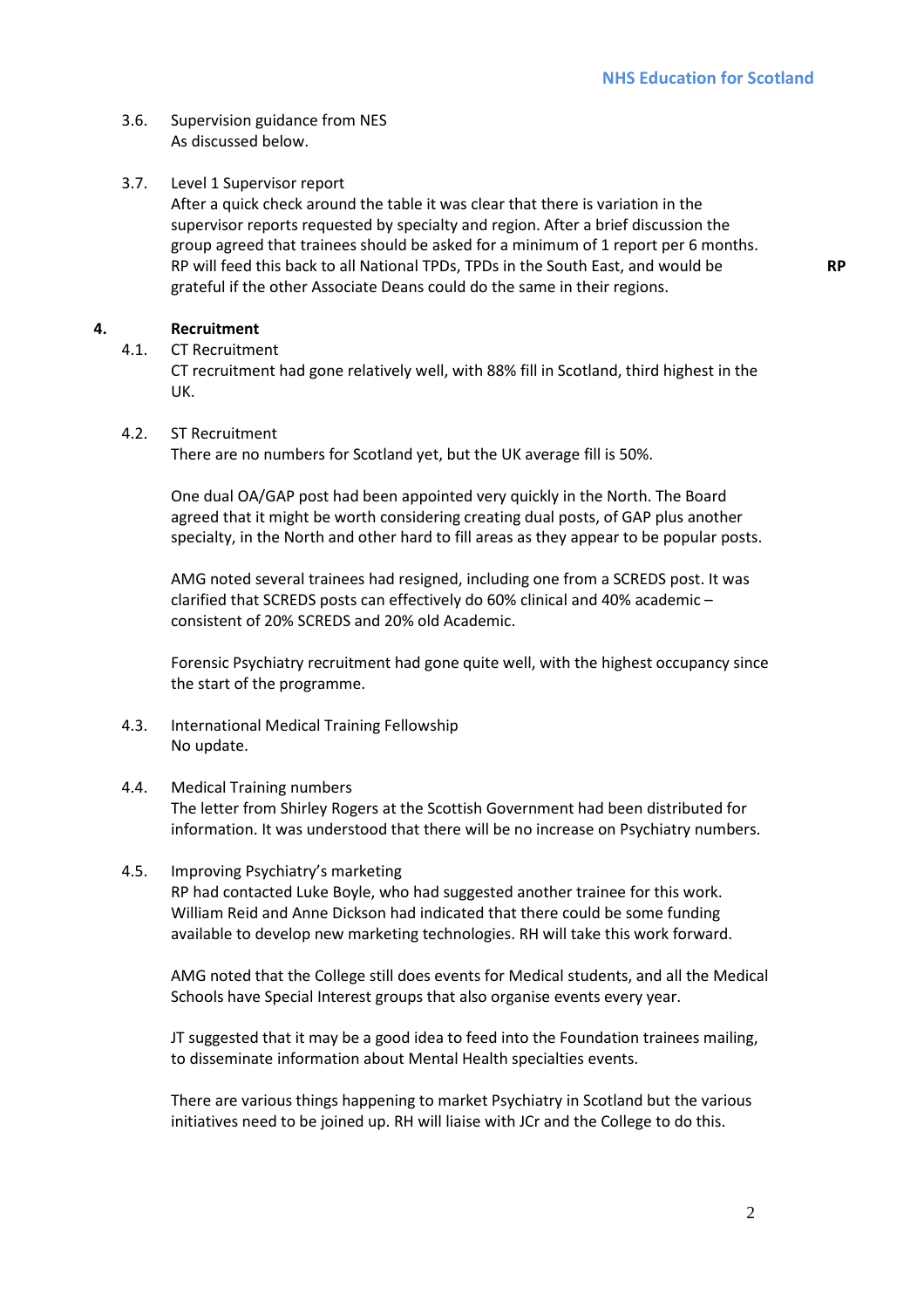### **5. Workforce**

JT noted that the College census had gone out so new data about workforce should be available in the next few months.

#### **6. Dual Training**

6.1. Forensic and Psychotherapy ARCP had gone ahead satisfactorily. This item can come off the agenda.

#### 6.2. Other Dual posts

ARCPs seem to be done differently in regions, in relation to Supervisor report requirements, as discussed above.

## **7. QM/QI**

RMV apologised for the lack of papers at the previous sQMG meeting.

There had been a review of the Mental Health quality management system, with very positive feedback, in particular regarding the engagement from the Postgraduate Associate Deans.

The Quality Review Panel for the Mental Health specialties will take place at the end of September. The Quality team have decided to visit the whole Forensic programme in July, rather than just one site.

The GMC visit to Scotland will not include any of this Board's specialties.

#### **8. Mental Health Quality Indicator Profile**

The letter from John Mitchell had been circulated to the Board. The Scottish Government had asked for comments last week.

The BMA had already replied indicating that lack of resources would impede any improvements.

RP will send a reply on behalf of the Board noting that there is not mention of training in the consultation but that lack of resource may have an impact on training.

#### **9. Simulation and Psychiatry**

There is a small simulation project ongoing locally in the South East.

Partha Gangopadhay has been invited to the next Mental Health board meeting to speak about Simulation as he has been attending the Simulation Collaborative group.

## **10. Broad Based Training**

The letter from Clare McKenzie had been distributed to the Board. The new BBT programme is due to start in August 2018, in four Health Boards: Highland, Lanarkshire, Tayside and GGC. The programme will involve Psychiatry, Paediatrics, Medicine and GP.

The group felt that there is still much uncertainty about the practicalities of how this programme is going to work.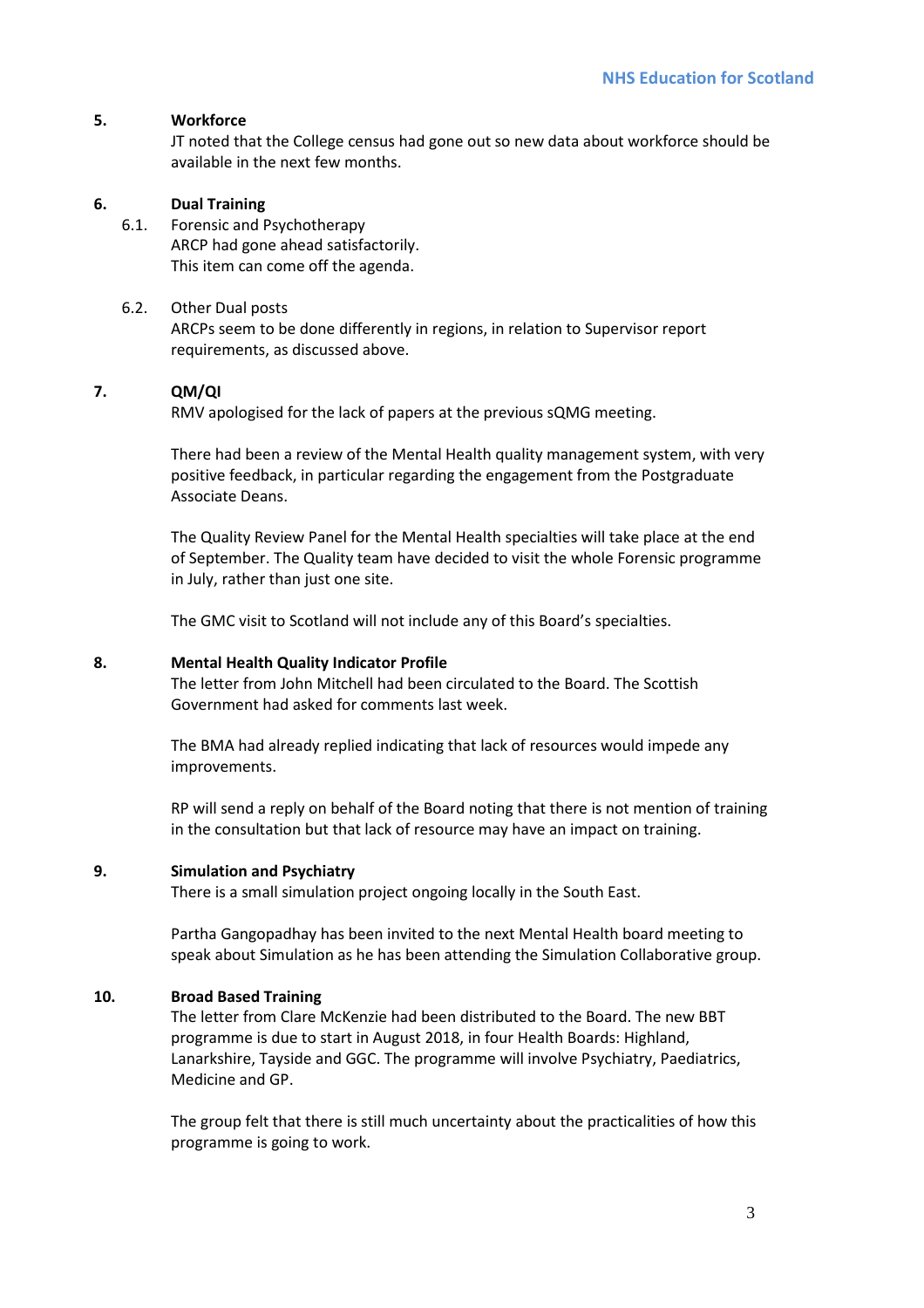CS noted that he is in the BBT working group. The programme was implemented in England a couple of years ago. The posts give trainees more experience in community specialties harder to fill. The posts are created for trainees post-FY2 who are unsure about what to do next. These are going to be new posts that may come from vacancies or development fellowships. There will be only 3 posts in each of the host Health Boards and they will not be taken from current specialties. They will have the same placements as in the specialties. After 2 years, trainees will take priority to progress into the specialty of their choice.

GMC approval is ready and the DMEs are identifying trainers.

England is using their own ePortfolio, although it was uncertain how they are going to pass the evidence to CT2 when trainees moved on.

There is a DME in the BBT working group but they may need Psychiatry input. RP will invite Clare McKenzie to attend this Board to get more information.

**11. Autism Practitioners Survey on the Autism Training Framework** This was circulated for information and action.

#### **12. Externality at ARCP**

The group agreed that they are all struggling to get externality from outside Scotland to attend ARCPs. JR will be asked to bring it up at the next College ETSC. **JR** 

## **13. Mentoring for trainees**

AMG reported that she had suggested to re-ignite mentoring, for trainees who may have differences with their ES or other issues. This would be just another layer of support and advice for trainees, non-compulsory and informal. The West and the South East are keen to do this, and the East and North are thinking about it.

JT noted that the College had got a request from a trainee for a mentor but they had to decline as they felt it was a training issue.

CS noted that it would be very good to have a mentor in the final year of training, someone who can continue to be a mentor in the first few years as a consultant. The College already has a mentoring scheme for new consultants.

The Board were happy to support the expansion of mentoring in CAP to other regions. Other specialties may want to follow once there is some feedback from them.

• On another note, AMG queried how do other TPDs get information regarding issues in other regions. The TP administration for CAP is in the North and AMG gets all the information from that region but not from others. RP will find out what happens in other specialties outside this Board.

#### **14. WPBA**

14.1. Training for WPBA

This is in the agenda for Friday's Heads of School meeting. JR will feed back in due course.

**RP** 

**RP**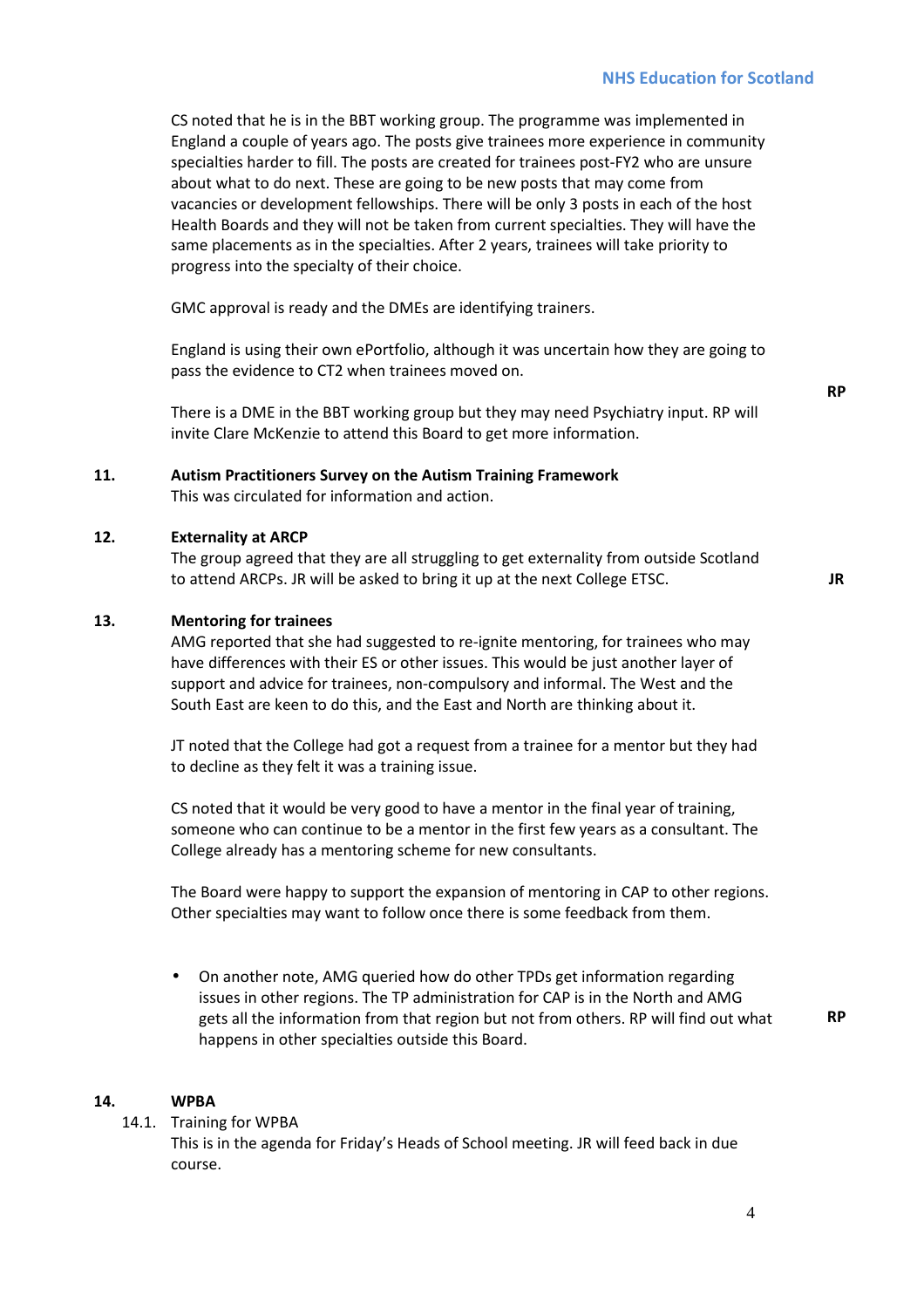## 14.2. WPBA at ST4 level

The College requirements and NES requirements for WPBA are very different, so the STB needs to clarify where the College got its information from as the NES requirements have been taken directly from the curricula.

AMG will email JR about the CAP curriculum to get clarity from next Friday's Heads of School meeting.

Trainees are encouraged to follow the Deanery guidelines for WPBA, as per the Deanery website.

14.3. Supervised Learning Events SLEs are not in use yet, but they will be replacing current WPBA in due course.

## **15. Heads of School**

JR is attending this Friday 16 June meeting.

## **16. ETSC update**

JR had sent a report with highlights from the last ETSC, which PS will circulate to the Board.

SMN had been invited to attend another meeting at the College regarding the Neuroscientist project. He will attend and feed back to the Board.

## **17. Updates**

- 17.1. LDD / MDET highlights
	- RP has been appointed Chair of this Board again, after resigning from her clinical commitments.
	- The GMC will visit Scotland in the late fall but the Psychiatry specialties were not selected for the visit.
	- MDET had accepted that Psychiatry trainees may not require to have senior supervision in the building at all times.

## 17.2. Specialties

- GAP no representative
- CPT no further update
- Psychotherapy no further update
- OAP no further update
- ID no further update
- Forensic Psychiatry no further update
- CAP AMG reported that they may have a problem with inpatient experience, which is a curricular requirement, as a trainer had resigned in Dundee. The group agreed that it is very clear that CAP is a national programme and as such trainees may have to acquire some competencies in other regions. The TPD cannot guarantee that trainees will not have to travel outside their region.

## 17.3. Medical Managers

JT had a query about inpatient units with no OOH cover in England and he asked around if there are cases in Scotland. The group only knew of one in Hairmyres in Lanarkshire, which only has admissions until 5pm.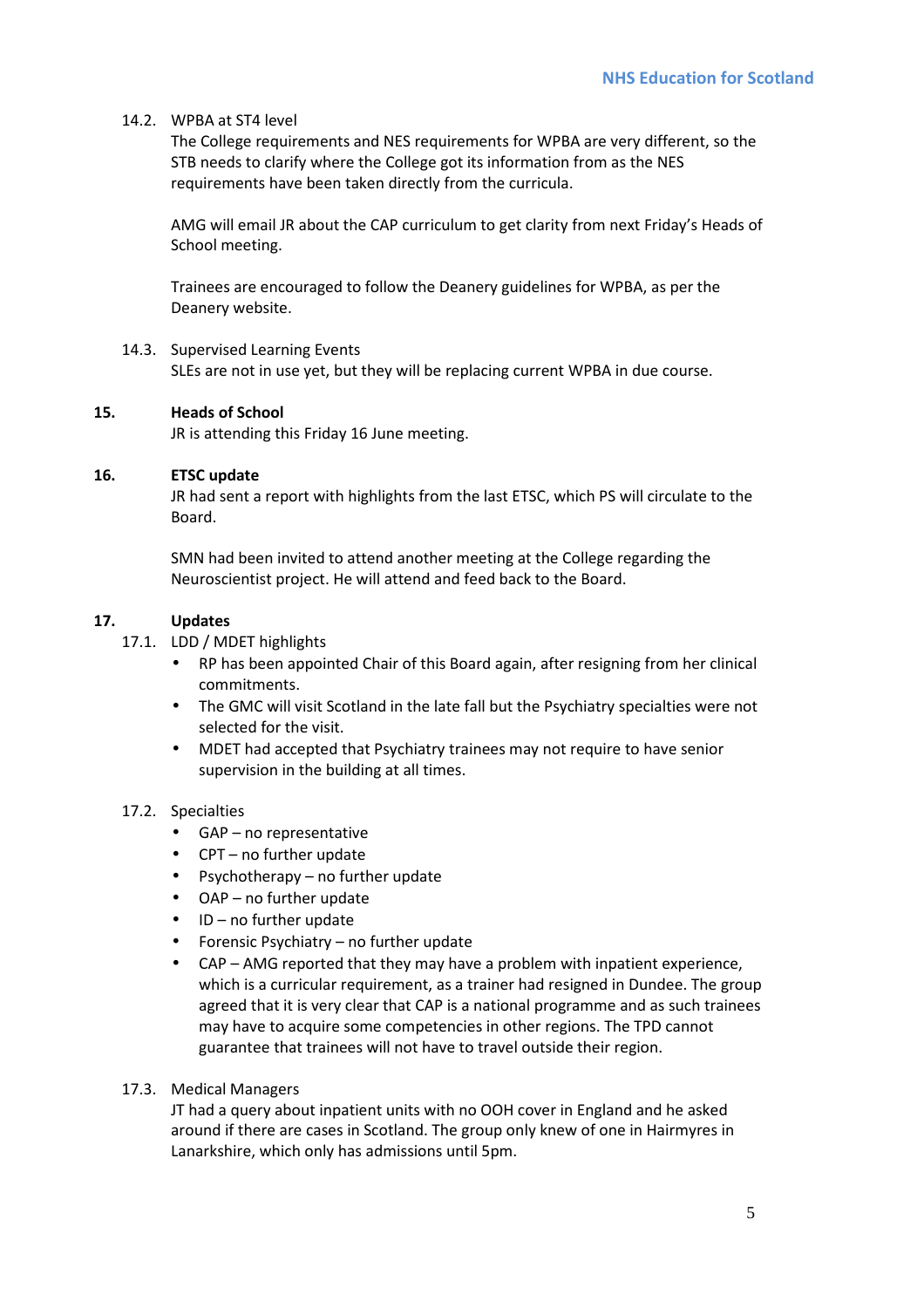## 17.4. Academic No representative.

- 17.5. BMA No further update.
- 17.6. Trainee CS noted that the WPBA advice in the Deanery website was very clear.
- 17.7. Specialty Doctor No representative.

## 17.8. STARG

RP had chaired one meeting and seen a very good presentation looking at Psychiatry improvement and re-branding. RP will ask the presenter to come to this Board. **RP** 

## **18. Papers for information**

• Pathological demand avoidance syndrome This paper had been circulated to the Board for information.

## **19. AOB**

- 19.1. The GMC are working on a Flexibility review. This paper will be circulated to the Board and included in the agenda for next meeting. **PS**
- 19.2. ARCP Outcome 5. It had been noticed that in the automatic email Turas sends trainees after their ARCP there is no information about what to do when they get an outcome 5. MK will bring this up with Anne Dickson.

Under this item there was discussion re the timing of the level 2 report. The group agreed that the L2 report form can be done after the day set to have the evidence  $-2$ weeks before ARCP, as the L2 report can only be completed after all the other evidence is in place. RP will check with the other National TPDs to get agreement and then with CPT and GAP TPDs who do not attend the STB. **RP** 

## **20. Date of next meetings**

18 September, 10.30am, Room 2, Westport, Edinburgh

04 December, 10.30am, Room 6, 2 Central Quay, Glasgow

| Item No. | <b>Item Name</b>            | <b>Action</b>                           | Lead      |
|----------|-----------------------------|-----------------------------------------|-----------|
| 3.7      | Matters Arising: Level 1    | To inform national TPDs and TPDs in     | <b>RP</b> |
|          | <b>Supervisor Report</b>    | South East, that trainees will be asked |           |
|          |                             | for 1 report per 6 months               |           |
| 10       | <b>Broad Based Training</b> | To invite Clare McKenzie to attend      | <b>RP</b> |
|          |                             | the next STB to speak about BBT         |           |
| 12       | <b>Externality at ARCPs</b> | To bring up lack of externality at      | JR        |
|          |                             | Scottish ARCPs for Psychiatry           |           |
|          |                             | specialties, at ETSC                    |           |

## **Action points**

**RP**